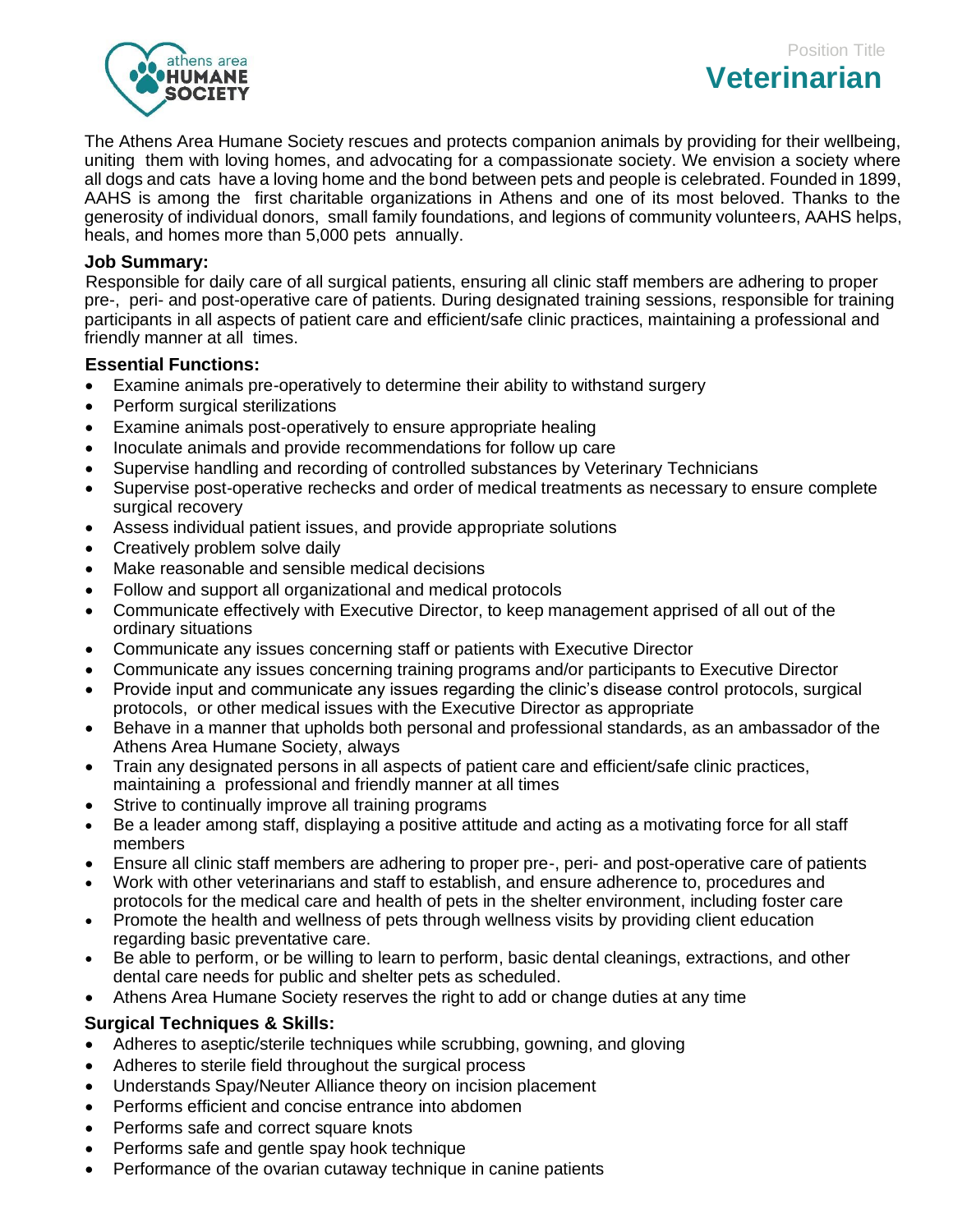- Performance of the ovarian pedicle tie in feline patients
- Usage of the modified Miller's knot, able to set using carmalts
- Usage of the modified Miller's knot, able to set using carmalts
- Performance of scrotal neuter techniques in both adult and pediatric patients

Position Title

**Veterinarian** 

- Completes efficient, safe, and attractive closures, utilizing cruciate sutures
- Demonstrates principles of gentle tissue handling

# **Other Critical Skills:**

- Demonstrates good speed when necessary
- Competently performs and teaches CPR and other emergency measures
- Competently handles surgical complications and rechecks
- Effectively critiques breaks in sterility
- Effectively critiques and suggests additional disease control measures
- Understands and can explain basic anesthesia
- Understands and practices low stress animal handling
- Communicates effectively with clients and colleagues

# **Education, Experience, Knowledge, Skills, Abilities:**

- Must be a licensed Veterinarian in the state of Georgia
- Must maintain all current and correct licensure
- Physical Requirements
	- o Must be able to work standing or sitting for 8 or more hours
	- o Must be able to lift and carry up to 50 pounds repeatedly with help
	- o Must be able to bend and kneel repeatedly
	- o Must be able to see fine detail in a variety of situations
	- o Must have good hearing including ability to distinguish changes in pitch
	- $\circ$  Must have reasonable degree of agility to move through tightly cramped areas in various situations
	- o Must have acceptable sense of touch and smell
	- o Must have good range of motion in joints especially wrist, knees, elbows
	- o Must have good range of motion in your back for twisting etc.
	- o Must be able to work in potentially extreme environmental temperatures
	- o Must have acceptable sense of balance
	- o Must be able to work and reach on hands and knees
	- o Must be able to use a ladder and or step stool
	- o Must possess excellent hand-eye coordination
	- o May be asked to move large oxygen tanks
	- o Must possess an acceptable degree of dexterity in hands and fingers
	- $\circ$  Must have good vision including peripheral vision, fine detail, distance, depth perception and ability to focus
- Emotional/Mental Requirements
	- o Must be able to work under stressful conditions and work efficiently and effectively under those conditions
	- $\circ$  Must be able to respond quickly to a variety of medical situations (with training)
	- $\circ$  Must be able to cope with death due to surgical complication or euthanasia
	- o Ability to process information rapidly and accurately
	- o Ability to delegate tasks
	- o Ability to recognize a need for assistance and ask for help
	- o Ability to make decisions
	- o Ability to cope with frustrating situations and remain calm
- Potential and Prolonged Exposures
	- o Prolonged exposure to various aqueous solutions including but not limited to dish soap, chlorhexidine, and spectra soap
	- o Prolonged exposure to isopropanol, hydrogen peroxide
	- o Potential exposure to formalin solution
	- o Potential/Prolonged exposure to isoflurane gas
	- o Prolonged exposure to quaternary ammonium cleaners and bleach